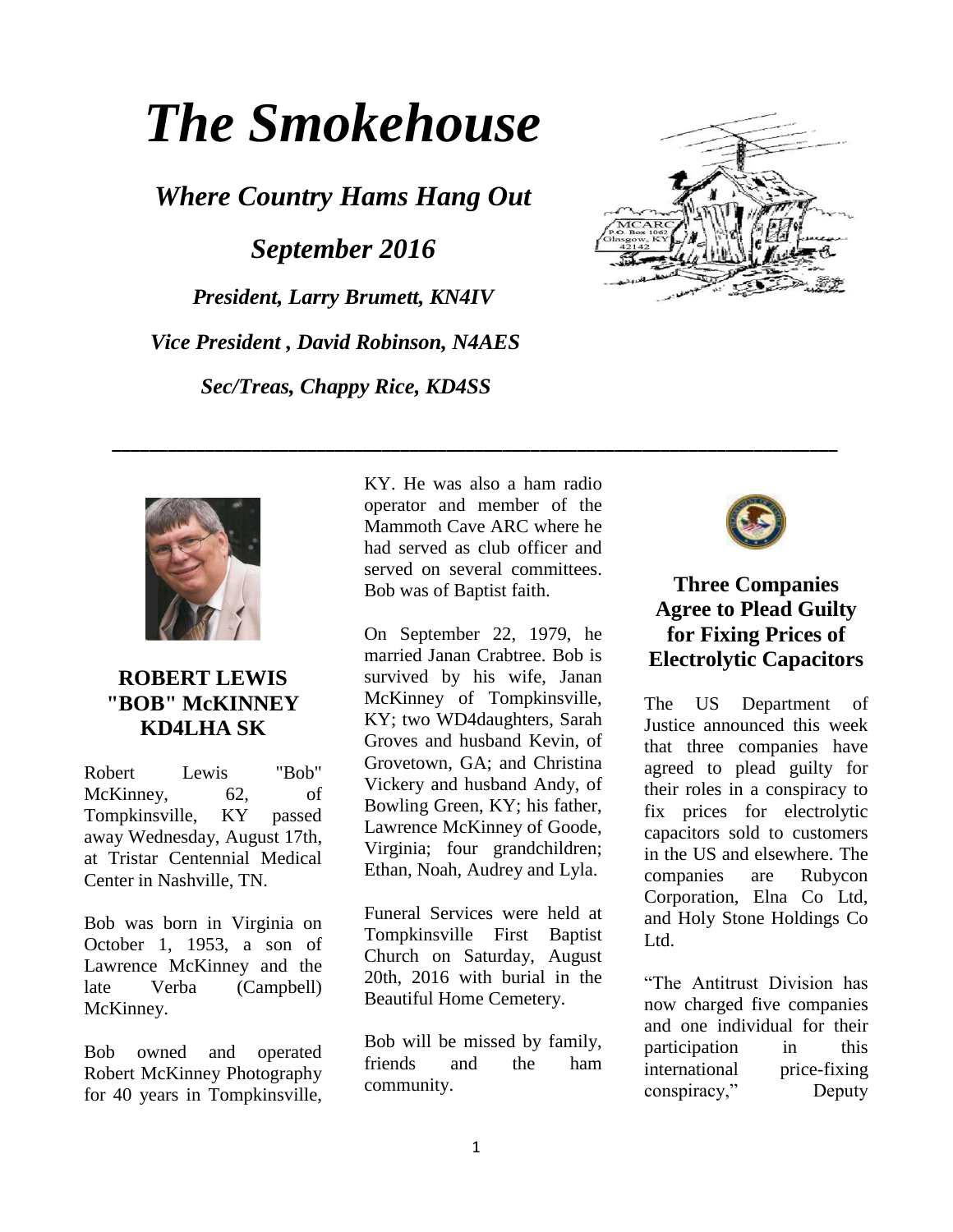Assistant Attorney General Brent Snyder of the Justice Department's Antitrust Division, said in an August 23 Justice Department [news](https://www.justice.gov/opa/pr/three-companies-agree-plead-guilty-fixing-prices-electrolytic-capacitors)  [release.](https://www.justice.gov/opa/pr/three-companies-agree-plead-guilty-fixing-prices-electrolytic-capacitors) "The electrolytic capacitors conspiracy affected millions of American consumers who use electronic devices containing capacitors every day."

The division filed one-count felony charges against each of the three companies in US District Court in San Francisco. In addition to pleading guilty to the charges against them, each company has agreed to pay a criminal fine and to cooperate with the Division's ongoing investigation. The plea agreements are subject to court approval.

NEC TOKIN Corp and Hitachi Chemical Co Ltd already pleaded guilty earlier to participating in the same worldwide conspiracy. NEC TOKIN was sentenced to pay a \$13.8 million fine in January, while a \$3.8 million fine was levied on Hitachi Chemical in June. In March of 2015, a grand jury indicted Takuro Isawa, a former Global Sales general manager for one of the capacitor manufacturers, for his alleged participation in the conspiracy.

This week's charges resulted from an ongoing federal investigation by the Antitrust Division's San Francisco Office and the FBI's San Francisco Field Office into price fixing, bid rigging, and other anticompetitive conduct in the capacitor industry. Anyone with information on price fixing, bid rigging or other anticompetitive conduct related to the capacitors industry should contact the Antitrust Division's [Citizen](http://www.justice.gov/atr/contact/newcase.html)  [Complaint Center,](http://www.justice.gov/atr/contact/newcase.html) tel (888) 647-3258, or or call the FBI tip line, (415) 553-7400.

The Justice Department released court documents on [Elna,](https://www.justice.gov/opa/file/887081/download) [Holy Stone,](https://www.justice.gov/opa/file/887076/download) and [Rubycon.](https://www.justice.gov/opa/file/887071/download)



#### **DX Engineering's Tim Duffy, K3LR: New Fairgrounds Venue "Perfect for Hamvention"**

[DX Engineering](http://www.dxengineering.com/) Chief Operating Officer Tim Duffy, K3LR, says he's enthusiastic about the new Dayton Hamvention® venue at the Greene County Fairgrounds in Xenia, Ohio — both as a vendor and as an individual radio amateur. DX Engineering recently produced a short [video](https://www.youtube.com/watch?v=FXXl18G0QA0)  [tour](https://www.youtube.com/watch?v=FXXl18G0QA0) of the new Hamvention location, which includes an interview with Hamvention spokesperson Mike Kalter, W8CI.

"I can tell you that I have been hearing from all over the world a sigh of relief after [people] see the video we did at the Fairgrounds," Duffy told ARRL. "The new venue is huge, and it is clean — it will be perfect for Hamvention." Duffy said he likes the Greene County Fairgrounds so much that he thinks that Hamvention will be even better at its new site than it had been for the past 10 years or so at Hara Arena in Trotwood, Ohio.

Duffy, who is also ARRL Western Pennsylvania Section Manager, encouraged the Amateur Radio community to support and encourage Hamvention's sponsor — the Dayton Amateur Radio Association [\(DARA\)](http://w8bi.org/) as it makes the myriad arrangements for the big show. "This is a very tough job for an all-volunteer staff," he added.

In the approximately 8 minute video, Kalter, who is DARA's treasurer, said he was happy that Duffy, as a Hamvention vendor, could see the new venue firsthand. "We consider this a collaboration," Kalter told Duffy. "We want everybody to be happy."

For his part, Duffy was enthusiastic about the size of the new site. "This place is *so* big!" he said. The Fairgrounds covers more than 100 acres, and Duffy said he checked out every building. He told Kalter that he was impressed to see DARA volunteers showing up at the new Hamvention site every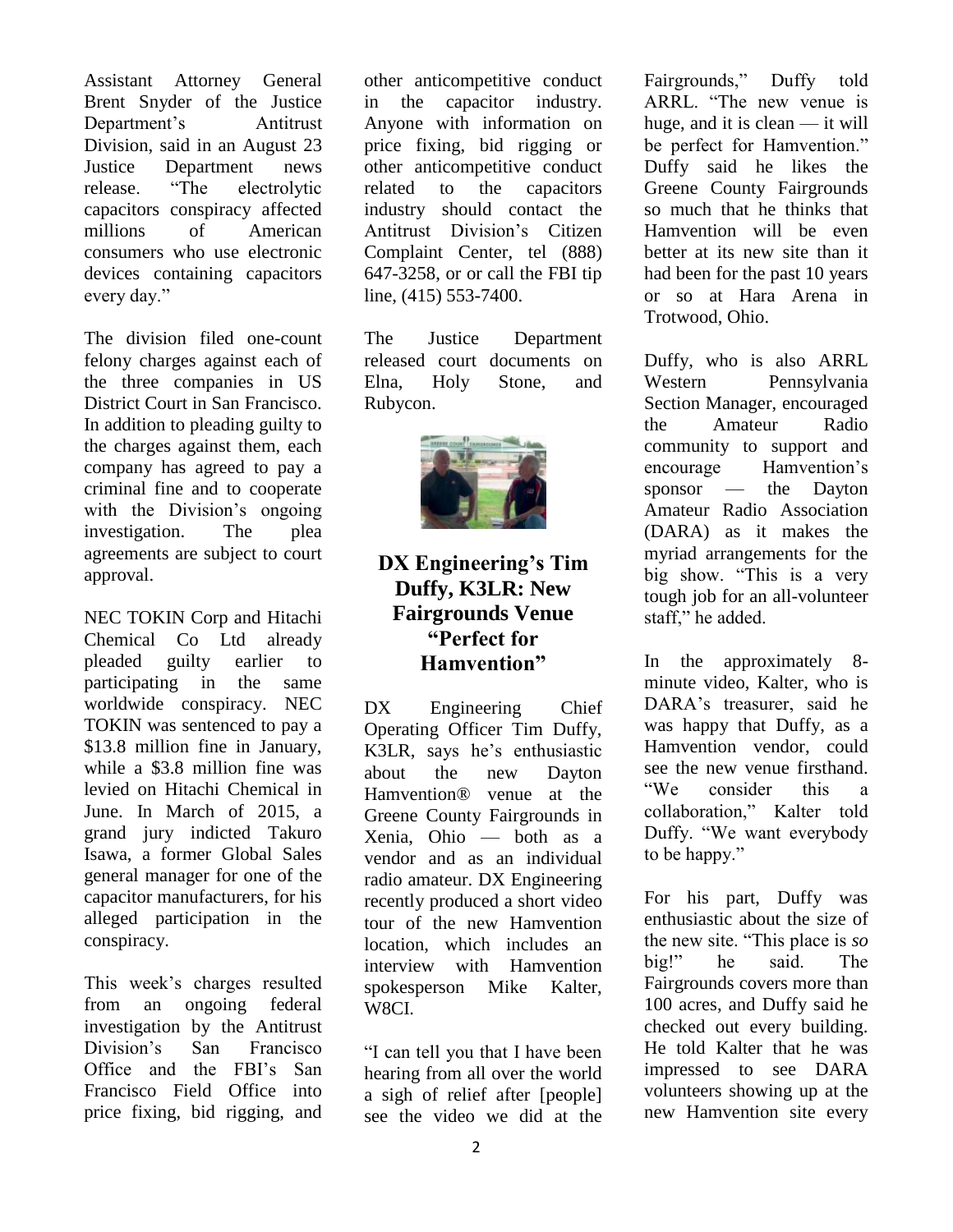day as they prepare for their Xenia debut in 2017.

"What I saw here today — I think you're well on your way," Duffy told Kalter. "Things are on the right track."

Kalter expressed the hope that DARA will be able to take Hamvention to "a whole new level" at its new location.



## **Ham Radio Outlet Refurbishes, Reopens Former AES Milwaukee Location**

Ham Radio Outlet [\(HRO\)](http://www.hamradio.com/) opened its latest Amateur Radio retail outlet at the site of the former Amateur Electronic Supply (AES) headquarters store at 5710 West Good Hope Road in Milwaukee on August 27. AES closed its Milwaukee, Las Vegas, Cleveland, and Orlando outlets on July 28, following a surprise announcement 4 weeks earlier that it was going out of business after 59 years as a ham radio equipment supplier. A couple of weeks later, HRO announced plans to make over the Milwaukee outlet and reopen it as its "superstore" now HRO's largest. Several former AES Milwaukee employees now are working for HRO, which undertook a rapid remodeling project to make the store over in its own brand.

Dan Vanevenhoven, N9LVS, visited the HRO Milwaukee location on opening day, camera in hand, and he [posted](https://www.youtube.com/watch?v=_jrjyVV2MMg) video of his brief tour on YouTube.

"One of the first things that caught my eye was the radio demo area," Vanevenhoven says in his video. "They've actually got radios that you can try out." A row of eight carrels, each with a different piece of gear ready to use, stretches along part of one wall in the store.

The Milwaukee store is 5000 square feet of Amateur Radio equipment, antennas, books and accessories.

A family-owned business, HRO is the world's largest Amateur Radio dealership, with 14 locations from New England to the West Coast. It opened a new outlet in Plano, Texas, in early 2015 and relocated and expanded its Portland, Oregon, store, which opened in late July.

HRO has planned the weekends of September 10, 17, 24 and October 1 for the grand opening of its Portland store, and October 1, 8, 15, and 22 for the grand opening of the new Milwaukee outlet.



**Jamboree on the Air**

Scouting's Jamboree on the Air (JOTA) officials are asking JOTA 2016 participants not only to [register](http://jotajoti.info/sign-up-for-jota-joti/) for this year's event, but to follow up with a post-JOTA report. As an incentive, all stations filing reports will automatically be entered to win an Icom ID-51A hand-held transceiver. The 59th annual JOTA takes place October 14-16.

"Last year we had 400 stations register but only 200 stations file a report," said JOTA Coordinator Jim Wilson K5ND "We're going to improve that this year. Icom America and Ray Novak, N9JA, have stepped up to help us with a considerable incentive."

Wilson pointed out that only BSA stations will be eligible to win. "These prizes are for the station. It's up to you to determine who gets it or how you share it," he said. "Of course, everyone who files a report will receive the 2016 Jamboree on the Air Certificate."

More than 1 million Scouts in 150+ countries — at nearly 18,000 stations — are expected to take part in JOTA 2016, engaging with other Scouts to talk about Amateur Radio and their Scouting experiences. "JOTA is about conversations across town and around the world, rather than about contacts," Wilson said.